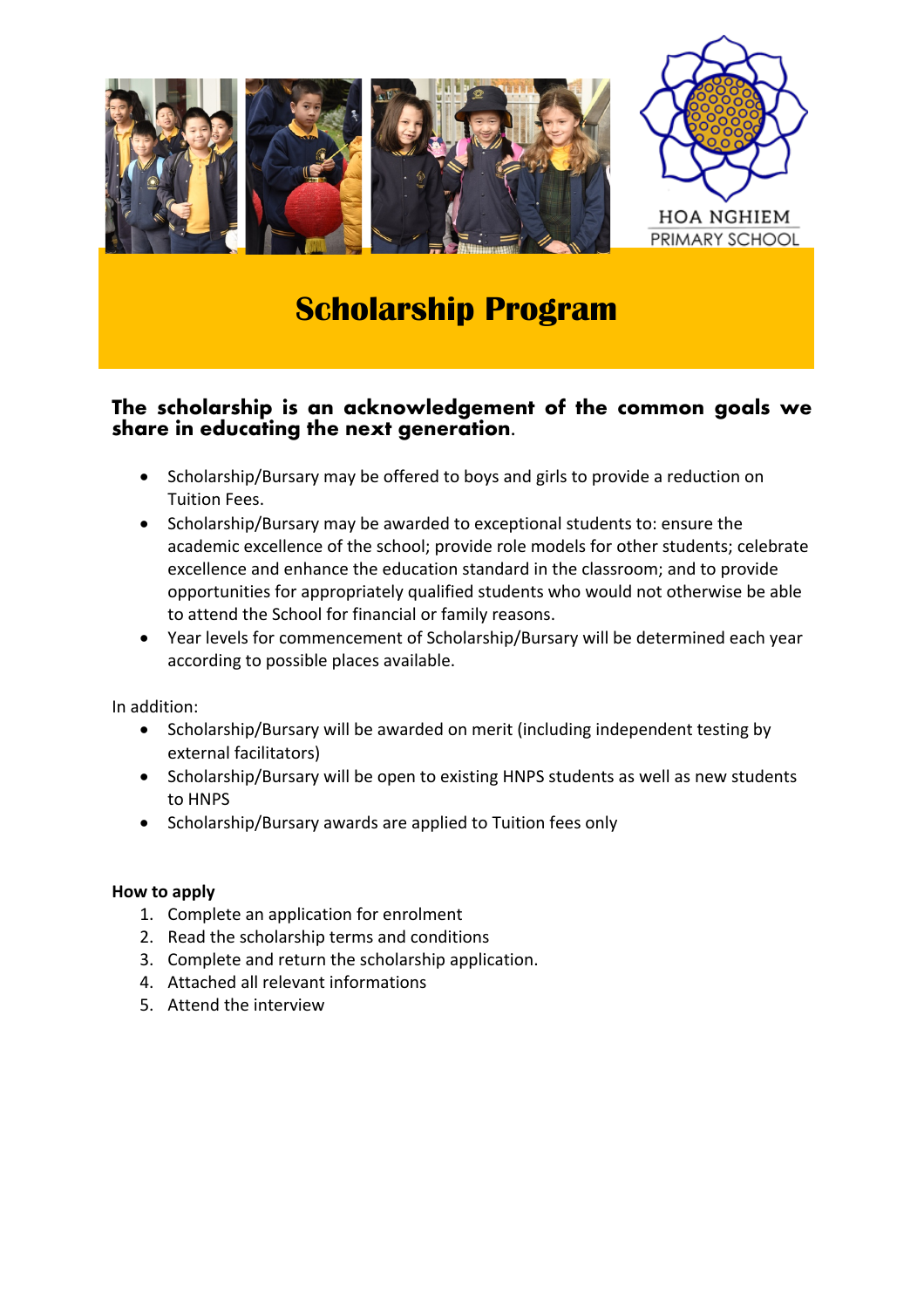# **Summary of Scholarship terms and conditions**

#### **Types of Scholarship/bursaries awarded**

- Scholarship/Bursary will be awarded as Non academic Scholarship/Bursary from time to time at the discretion of the Principal and the Board.
- Some Scholarship/Bursary will be awarded as General Excellence Scholarship/Bursary
- Some Scholarship/Bursary may also be reserved for students who would not otherwise be able to attend HNPS for financial reasons (and will be subject to a family income means test).

#### **Duration**

- Scholarship/Bursary offered to students entering Foundation are subject to review by the Principal at the end of each semester. The review will take into consideration the student's results, their active participation in school activities and advancing the School's reputation through exemplary presentation and behaviour within and outside of the school.
- Scholarship/Bursary offered to students entering Year 3, Year 4 and Year 5 will run to the conclusion of Year 6 (at which point, Scholarship/Bursary holders may apply for Scholarship/Bursary for secondary level entry).

#### **Value of Scholarship/Bursary**

- Scholarship/Bursary will generally be awarded for partial remission of Tuition Fees, with parents paying the balance of Tuition Fees together with the full amount of the Admission fee and other charges and costs.
- Scholarship/Bursary award holders will not receive a sibling or staff discount in addition to the Scholarship/Bursary offered.

#### **Review**

Scholarship/Bursary are subject to review by the Principal at the end of each semester. The review will take into consideration the student's results, their active participation in school activities and advancing the School's reputation through exemplary presentation and behaviour within and outside of the school.

#### **Early exit during the term of a Scholarship/Bursary**

Scholarship/Bursary/Bursary recipients are expected to demonstrate a strong commitment to HNPS. Therefore, should the students leave the HNPS prior to end of the duration of their Scholarship/Bursary term, families must, within 30 days of informing the School that the student is leaving, pay an amount equal to the Scholarship/Bursary discount that the student has received while at HNPS (that is, an amount equal to the full Tuition Fees that would have been payable for each year the student attended the School had they not been a Scholarship/Bursary holder less any fees actually paid by the family).

#### **Cancelling of a Scholarship/Bursary award**

The School reserves the right to cancel a Scholarship/Bursary award on grounds of unsatisfactory conduct or any other reason considered by the Principal to be reasonable in all the circumstances.

*For more information refer to the Scholarship/Bursary Policy. The Principal will be happy to discuss any queries with parents or guardians of prospective students.*